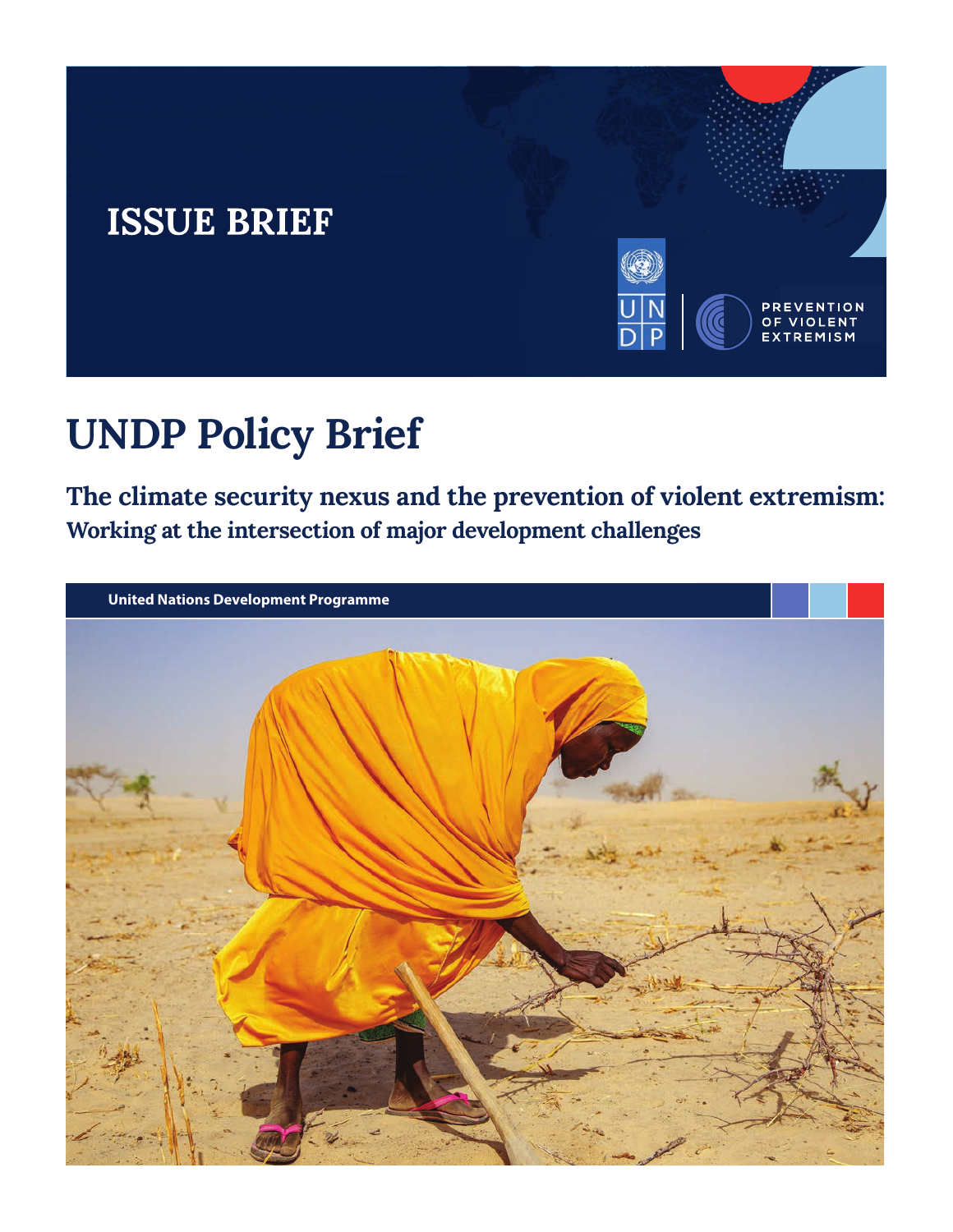#### **Copyright © UNDP 2020. All rights reserved.**

UNDP is the leading United Nations organization fighting to end the injustice of poverty, inequality, and climate change. Working with our broad network of experts and partners in 170 countries, we help nations to build integrated, lasting solutions for people and planet. Learn more at undp.org or follow at @UNDP.

#### **United Nations Development Programme**

304 East 45th Street, 10<sup>th</sup> Floor New York, NY 10017 USA

#### **Acknowledgements**

This policy brief was prepared in a process led by the Conflict Prevention, Peacebuilding and Responsive Intuitions Team at UNDP's Crisis Bureau, with Catherine Wong, Climate and Security Risk Policy Specialist, as lead author and Nika Saeedi, Team Leader (OIC), Prevention of Violent Extremism as contributing author under the guidance of Samuel Rizk PhD, Head of Conflict Prevention, Peacebuilding and Responsive Institutions Team.

The authors are grateful to: Shiloh Fetzek, Dustin Schinn, Sujala Pant, Srinivas Kumar, Desislava Kyurkchieva and Armen Grigoryan for their valuable inputs to the initial draft; to the participants in the consultation of 2 June 2020, during which the first draft of this policy brief was shared; and to Tobias von Lossow, Florian Krampe PhD, Karounga Keïta PhD, Beteo Zongo PhD, Thomas Ritzer, Helena de Jong, Gitte Nordentoft, Giordano Segneri and Chitra Nagarajan for their comments and suggestions provided in the peer review process.

Layout and graphic design: Noella Ekezie Cover photo: UNDP/Aurélia Rusek

For queries on UNDP's PVE work, please contact: Nika Saeedi, nika.saeedi@undp.org. For queries on UNDP's climate security work, please contact: Catherine Wong, catherine.wong@undp.org.

This publication or parts of it may not be reproduced, stored by means of any system or transmitted, in any form by any medium, whether electronic, mechanical, photocopied, recorded or of any other type, without the prior permission of the United Nations Development Programme. The views expressed in this publication are those of the author(s) and do not necessarily represent those of the United Nations, including UNDP, or the UN Member States.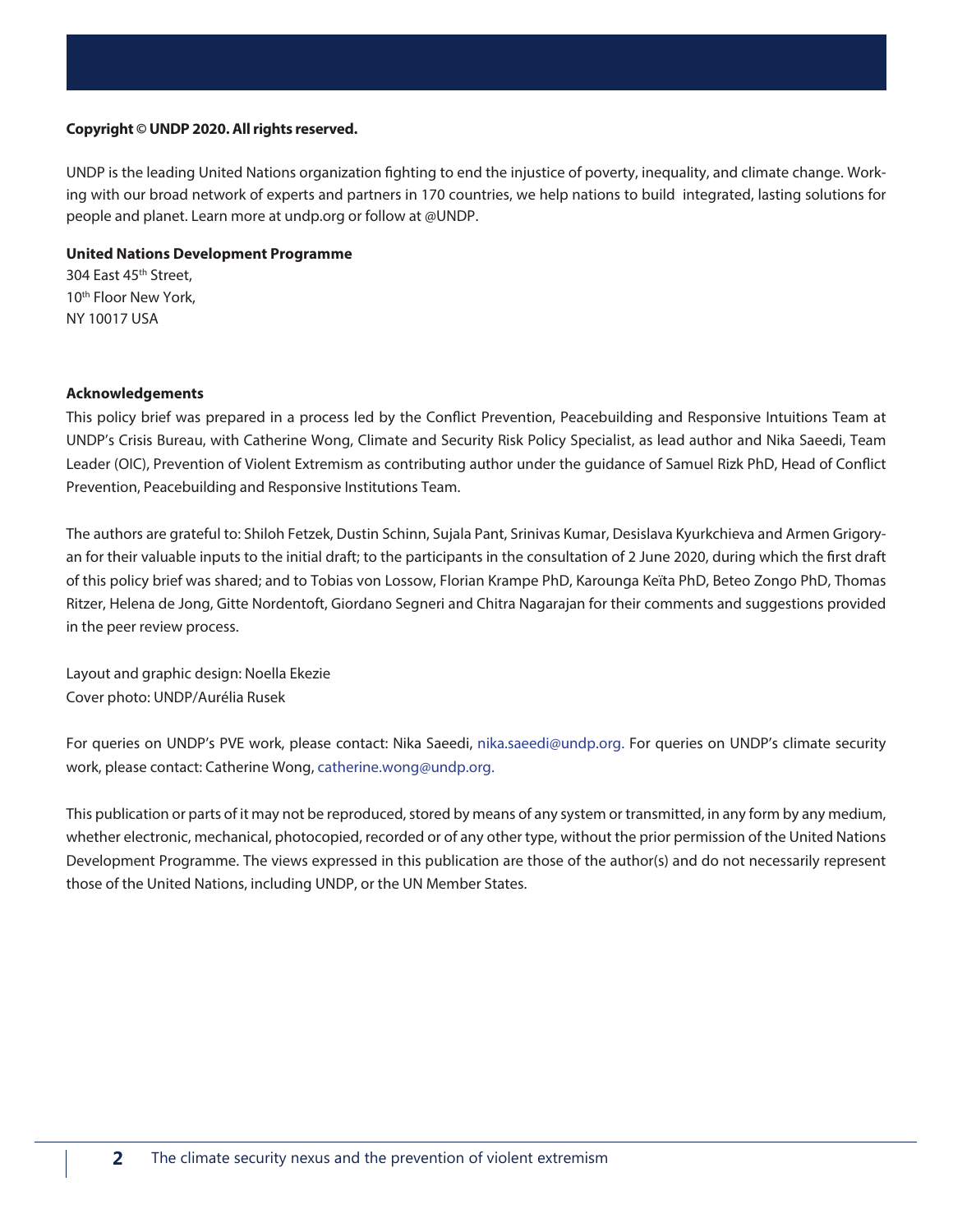## **Introduction**

Many contexts which are highly exposed to climate change and possess the least capacity to respond, also suffer from conflict<sup>1</sup> and violent extremism.<sup>2</sup> While empirical evidence does not demonstrate a linear or direct causal relationship between climate and conflict,<sup>3</sup> or activity by violent extremist groups, there is an imperative to consider holistically the risk landscape and convergence, to avoid maladaptation. "Climate-related security risks" are understood as the adverse impacts of climate change on human security<sup>4</sup> - the freedom from fear and want, but also as they relate to the security of the state, and the maintenance of international peace and security, under the United Nations Charter.5 The tackling of climate-related security risks represents, for UNDP, a strategic focus on delivering innovative and cross-cutting approaches to promote climate action and sustaining peace.

This policy brief explores initial lessons learnt from a climate security perspective of efforts to prevent violent extremism in politically and environmentally fragile contexts affected by climate change. It examines: (i) the root causes of violent extremism and how they intersect with climate vulnerability; (ii) climate change as a risk-multiplier in conflict-affected and fragile contexts; (iii) climate security as a strategic consideration for violent extremist groups; (iv) integrating climate change considerations into efforts to prevent violent extremism; (v) climate action as part of an integrated approach to increase the opportunity cost of recruitment; (vi) the different roles and needs of women and youth; and (vii) strengthening regional approaches and strategies to address climate security and prevention of violent extremism (PVE). It draws on recent country level examples and preliminary insights from UNDP's workstreams on climate security and PVE, as well as an online experts' consultation held on Tuesday 2 June 2020. Initial insights from programming including in Central Asia, Iraq and Sudan inform and reify the importance of adding a climate security lens to efforts to prevent violent extremism in terms of analysis, assessment, reintegration and livelihoods, in post-conflict recovery and peacebuilding contexts, and as a part of a broader prevention strategy. Finally, it identifies the need for policy and programming to be informed by cross-cutting climate-related security risks and stresses the importance of further research<sup>6</sup> and examination of good practices to address such risks.

<sup>1</sup> Grayson, C. L. (2019). When rain turns to dust: climate change, conflict and humanitarian action. *Humanitarian Law and Policy*, 5 December 2019. https://blogs.icrc.org/law-and-policy/2019/12/05/rain-dust-climate-change-humanitarian-action/ 2

See United Nations and World Bank Group (2017). 'Pathways for Peace, Inclusive Approached to Preventing Violent Conflict', *World Bank Group*, 2017. https://openknowledge.worldbank.org/handle/10986/28337 and Dia, A. M. (2016). Addressing radicalization and violent extremism through climate action. *UNDP*, Marrakech, 14 November 2016 https://www.undp.org/content/undp/en/home/blog/2016/11/14/Enfrentando-la-radicalizaci-n-y-el-extremismo-violento-a-trav-s-de-la-acci-n-clim-tica.html

<sup>&</sup>lt;sup>3</sup> Adger, W.N. et al. (2014). Human security in: Climate change 2014: Impacts, adaptation, and vulnerability. Part A: Global and sectoral aspects. Contribution of Working Group II to the Fifth Assessment Report of the Intergovernmental Panel on Climate Change. *Cambridge University Press*, Cambridge, United Kingdom and New York, NY, USA, pp. 755-791. Also see Busby J. (2018b). Taking stock: the field of climate and security. *Current Climate Change Reports*. 2018. https://doi.org/10.1007/s40641-018-0116-z; Burke, M., Hsiang S. M., & Miguel, E., (2015). Climate and Conflict. *Annual Review of Economics* 2015 7:1, 577-617, Vol. 7:577-617 (Volume publication date August 2015). First published online as a Review in Advance on May 13, 2015 https://doi.org/10.1146/annurev-economics-080614-115430; Hendrix, C.S. (2018). Searching for climate–conflict links. *Nature Climate Change* **8,** 190–191 (2018). https://doi.org/10.1038/s41558-018-0083-3 Lee, H. F. (2020): Historical climate-war nexus in the eyes of geographers, *Asian Geographer*, DOI: 10.1080/10225706.2020.1768571 4 Ibid.

<sup>5</sup> UN (1945) Charter of the United Nations and International Court of Justice. *San Francisco,* 1945 https://www.un.org/en/sections/un-charter/un-charter-full-text/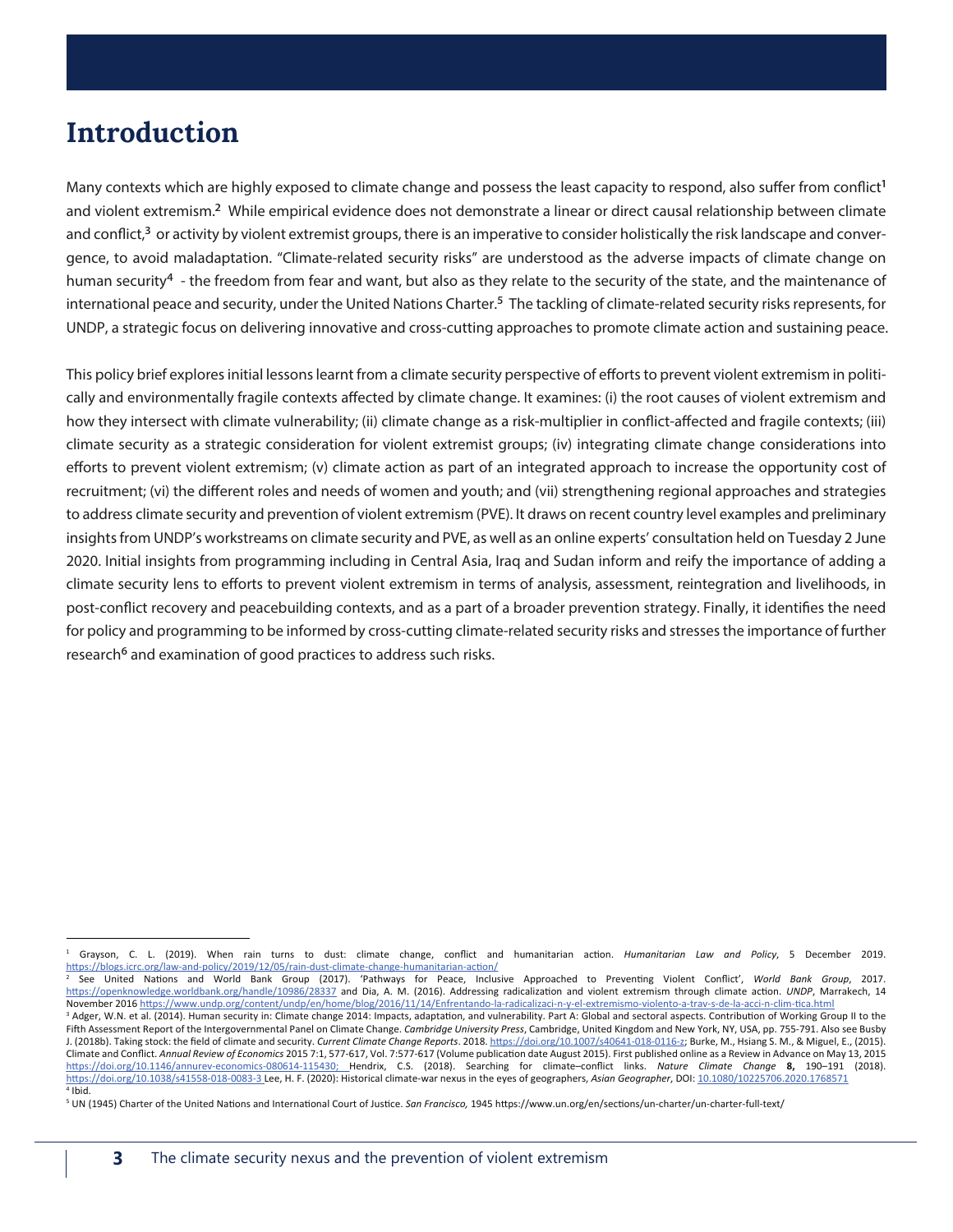#### *I. The root causes of violent extremism and the intersection with climate vulnerability*

In contexts where there is a geographic overlap in salience, climate change vulnerability, conflict and activity by violent extremist organizations can be mutually and negatively reinforcing dynamics. Many of the areas where violent extremist groups are most active suffer high exposure to climate risks, thus posing challenges for different contexts, including: prevention, peacebuilding, but also hard-won development gains and those also hardest hit by the COVID-19 pandemic. These include parts of the Sahel, the Levant, the Horn of Africa, Afghanistan, Pakistan, southern Thailand and the Philippines.7 The impacts of climate change can aggravate the root causes of violent extremism, contribute to push and pull factors for recruitment, and alter the broader strategic environment in ways that strengthen the power of violent extremist groups, giving them increased control or room to manoeuvre. In turn, extremist activity, and security operations to counter violent extremism, can increase the exposure and vulnerability of a population to climate hazards and in unstable environments, violent extremism can disrupt livelihoods, damage economic performance and limit the feasibility of measures which strengthen climate adaptation and resilience.

UNDP's (2017) 'Journey to Extremism' identifies the complex root causes and drivers of violent extremism to include: grievances, limited confidence in governance and the rule of law, rising inequality, a lack of public participation due to rapid social and cultural change, and lack of inclusive development.<sup>8</sup> All of these can create pockets of disillusionment, tension and exclusion, in which violent extremist groups can thrive. Climate change is a fundamentally different problematique which exerts profound attendant impacts on the natural environment people depend upon for their lives and livelihoods. A changing climate affects the quantity, quality and distribution of natural resources, and makes access to livelihoods dependent on them less predictable by increasing interannual variability and changing the frequency and intensity of extreme weather events.

Climate change can contribute to food and water insecurity, but also increase competition for essential resources, impair livelihoods and coping strategies to have disruptive effects on the life opportunities of young people. It can drive forced displacement and rural-urban migration as well as alter transhumance patterns, potentially fuelling social tensions between different communities and exacerbating the drivers of conflict and fragility. Investment in adaptation and resilience can offset some of these impacts, but not all.<sup>9</sup>

#### *II.* Climate change as a risk-multiplier in conflict-affected and fragile contexts

The cumulative effects of climate change can stress governance and institutions, presenting a significant challenge to weakened or overstretched government and institutional capacity, which may struggle to respond in a timely and effective manner. Weak responses further reinforce climate vulnerability, and if governments or institutions cannot meet the needs of communities as climate impacts occur, this may exacerbate grievances, undermine government legitimacy, and aggravate intercommunal tensions between affected groups, particularly over access to natural capital. Hence an indirect impact of climate change is an increased risk of tensions and insecurity, particularly in areas where there are already concerns about government and institutional capacity or a perceived lack of institutional legitimacy – which includes significant parts of the world that face increased climate risks. These indirect impacts on governance and social systems are an important consideration when examining the intersectional risks posed by climate change and violent extremism.

<sup>7</sup> Moran, A. et al (2018). The Intersection of Global Fragility and Climate Risks. *USAID*, September 2018 https://pdf.usaid.gov/pdf\_docs/PA00TBFH.pdf

<sup>8</sup> UNDP (2017). Journey to Extremism - Drivers, incentives and the tipping point for recruitment. *UNDP*, New York, 2017 https://journey-to-extremism.undp.org/content/downloads/UNDP-JourneyToExtremism-report-2017-english.pdf

<sup>9</sup> Oppenheimer, M. et al. (2014). Emergent risks and key vulnerabilities. In: Climate change 2014: Impacts, adaptation, and vulnerability. Part A: Global and sectoral aspects. Contribution of Working Group II to the Fifth Assessment Report of the Intergovernmental Panel on Climate Change. *Cambridge University Press*, Cambridge, United Kingdom and New York, NY, USA, pp. 1039-1099.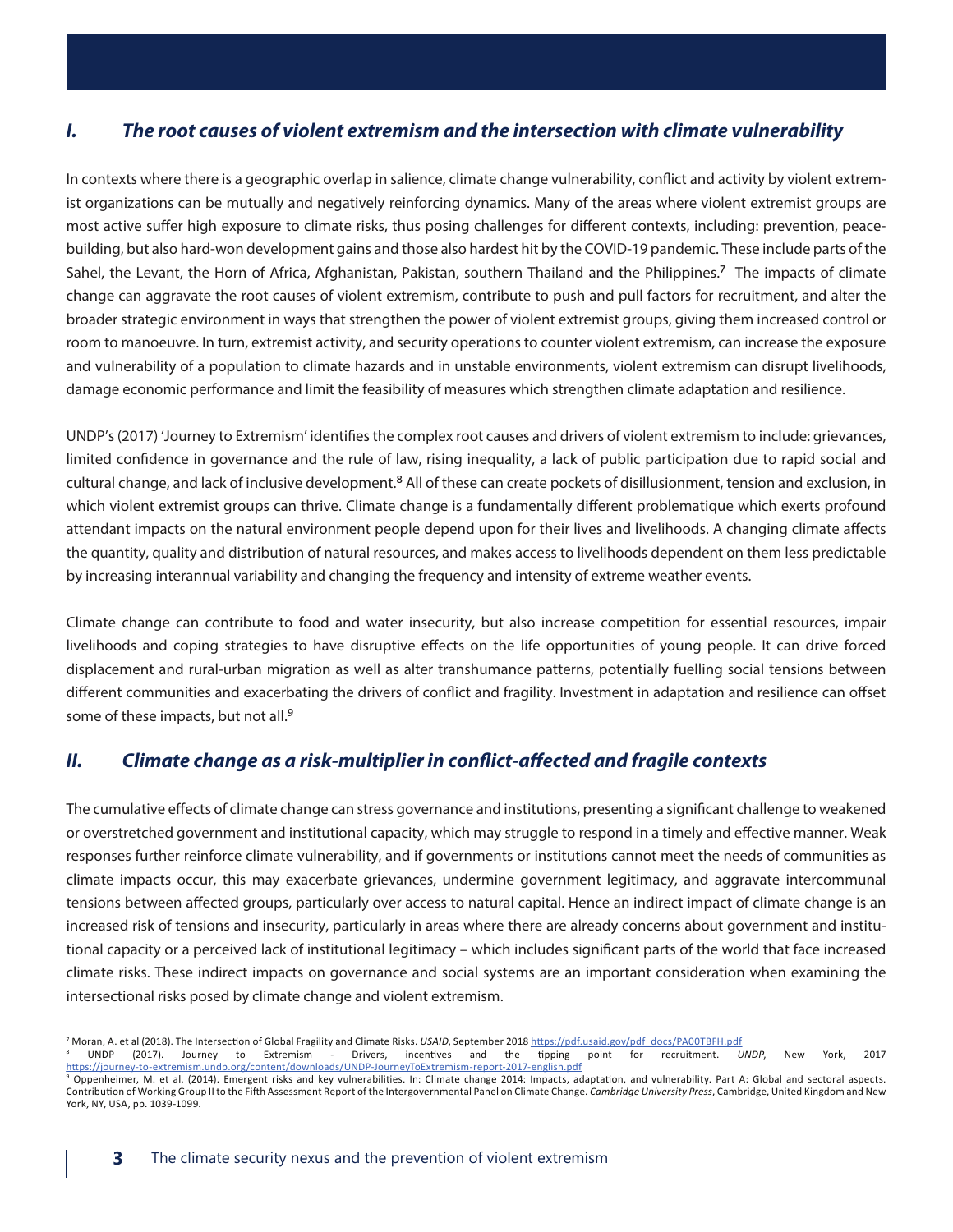While not a direct trigger for conflict or violent extremism, climate change can exacerbate the drivers of both, acting as a 'risk multiplier'.10 These include the complex interaction between historical, social, economic and political factors, compounded by climate change in the form of more frequent and intense extreme weather events, such as floods and droughts. Hard security responses to quell the fighting and the emergence of illicit economies can bring further hardship and suffering in such climate and security hotspots, which in turn can fuel recruitment, whether out of livelihood necessity or increased grievances.

## **Box 1. Sudan – Mainstreaming climate change into peacebuilding in Sudan**

Efforts are ongoing by UNDP to mainstream climate security into country programming to better address the dual burden posed by climate change and conflict, including violent extremism. The degradation of the environment and natural capital, water scarcity, deforestation and climate change have exacerbated conflict over natural resources in areas where criminal networks are known to engage in trafficking and smuggling operate and where non-state armed groups actively recruit. Climate security has been integrated into the wider analysis conducted by the Country Office of tribal tensions, ongoing conflicts and grievances over natural resources, aggravated by climate change.

In Sudan's Darfur region conflict over natural resources evolved into a decade-long crisis in a region, that forms part of a major route for trafficking and smuggling of people and arms into Libya, where UNDP continues to monitor the degradation of natural resources and where entire dammed water reservoirs have dried up over the past decade, making it impossible to exclude climate change considerations from stabilization and PVE efforts. These dynamics are also observed across the conflict-affected southern states in Sudan and particularly in South and North Kordofan where a more holistic approach with tailored interventions addressing these additional security risks is needed. Based on conflict analysis, programming will focus on mainstreaming on climate security into community stabilization efforts.

#### *III. Climate security as a strategic consideration for violent extremist groups*

Fragile and natural resource-constrained contexts can provide fertile ground for violent extremist groups to flourish and extend their reach,<sup>11</sup> particularly, where governance and institutions are weak and may not be able to respond, the COVID-19 pandemic serving also to highlight gaps in response.<sup>12</sup> There are several examples where violent extremist groups have shown their ability to strategically gain control over scarce natural resources to boost recruitment and sustain illicit networks, also driving the destruction of natural capital and ecosystems, the effects of which may further be exacerbated by climate change impacts.

<sup>10</sup> United Nations General Assembly (2009). Climate change and its possible security implications - Report of the Secretary-General (A/64/350). 11 September 2009. https://www.securitycouncilreport.org/atf/cf/%7B65BFCF9B-6D27-4E9C-8CD3-CF6E4FF96FF9%7D/sg%20report%202009.pdf<br>11 Crawford, A. (2015). Climate change and state fragility in the Sahel. FRIDE, ISSN 1989-2667 https://www.iisd.org/sites/default/files/publications/climate-change-and-state-fragility-in-the-Sahel-fride.pdf <sup>12</sup> Hegazi, F. (2020). Climate change, disease and the legitimacy of armed non-state actors. SIPRI, 1 July 2020 https://www.sipri.org/commentary/essay/2020/climate-change-disease-and-legitimacy-armed-non-state-actors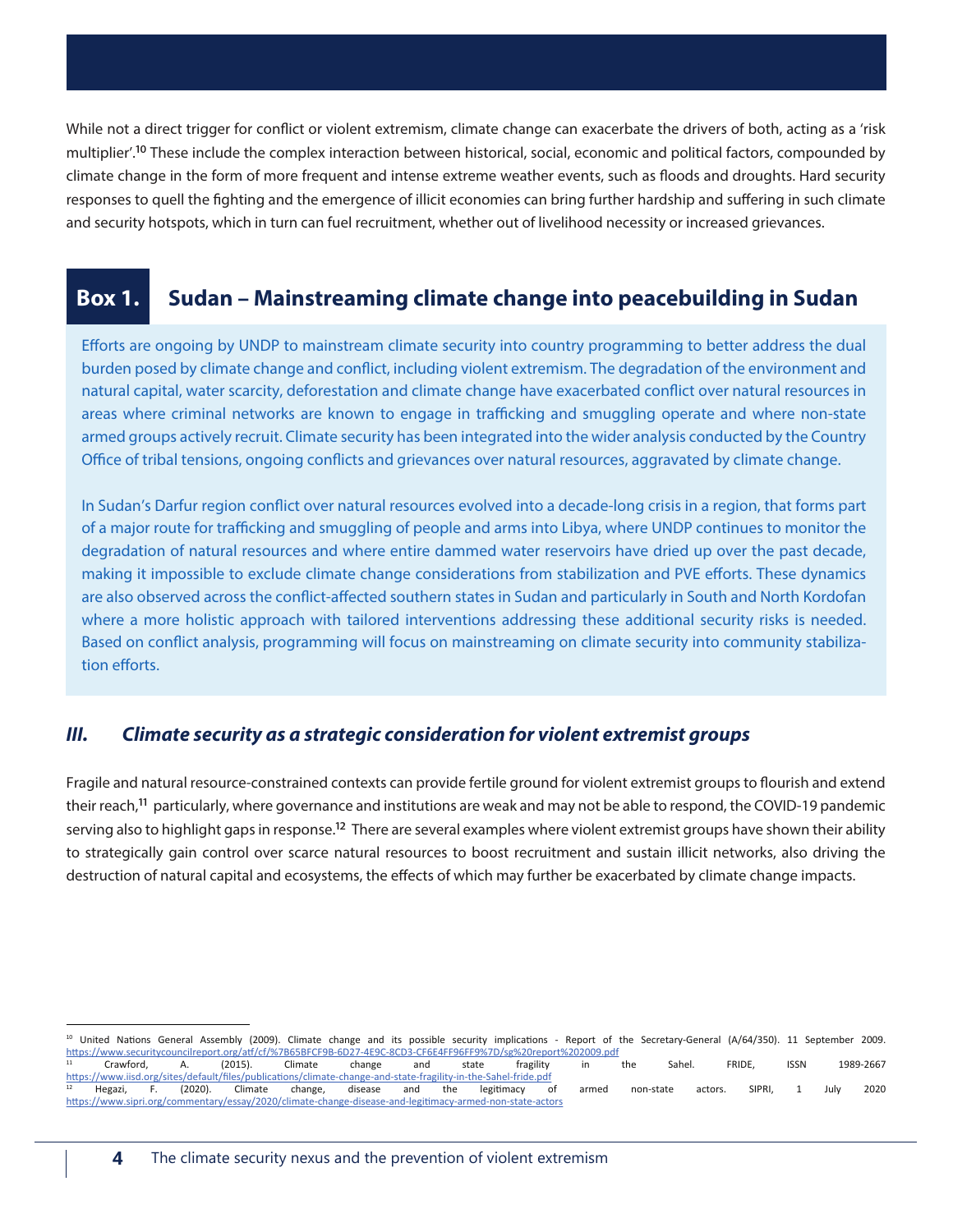One important recent case is that of the Islamic State which seized control of water infrastructure in Iraq to exert control in a power vacuum, where instability, severe droughts, tenuous water governance and climate change adversely affected fragility<sup>13</sup> and aided recruitment.<sup>14</sup> It wilfully cut-off and polluted the water supply to farming communities in central and southern Irag and flooded government and military installations, and territories, including the city of Abu Ghraib, to punish political opponents, while supplying water and electricity to conquered territories to strengthen its control and legitimacy.<sup>15</sup> Its attacks on the energy sector have served as attempts to destabilize the government, with a resulting considerable environmental toll.<sup>16</sup> However and apart from this, the Islamic State's engagement in the black market oil trade, during its reign of terror, became a major income stream, through which it could payroll fighters and fund its operations.<sup>17</sup>

Similarly, in the Lake Chad region, the ascendance of Boko Haram has been assisted in part, by the effects of interannual climate variability, droughts, desertification, land degradation, and food insecurity, combined with rapid population growth and poor governance.<sup>18</sup> Apart from rent-seeking and the control of illicit economies around the lake,<sup>19</sup> Boko Haram has been able to mobilize new recruits, including from a young cohort who lack economic alternatives, coping strategies and access to essential resources; which heavily securitized responses can likewise serve to curtail.<sup>20</sup> Livelihood insecurity means that many returnees go back to their ranks, climate change impacts on which, need to be better understood in this regard.<sup>21</sup>

In Mali, the droughts of 1970's and 1980's, access to land and policy favouring sedentary farmers over nomadic herders has had lasting impacts on historic grievances. Although climate stressors and shocks have, prima facie, exerted increasing pressures on social cohesion,<sup>22</sup> the transformation of productive systems has increased agricultural yields in Central Mali in recent years and the introduction of boreholes have, in some instances, also led to increased competition and conflict between user groups.<sup>23</sup> Against the backdrop of low state presence, and deficits in local justice and traditional conflict resolution mechanisms,<sup>24</sup> Jihadist groups have attracted followers by offering a response to unresolved grievances over pasture, land and water.<sup>25</sup>

<sup>13</sup> Hassan, K., Born, C., & Nordqvist, P. (2018). Iraq Climate-related security risk assessment. *SIPRI*, Stockholm August 2018. https://www.eastwest.ngo/sites/default/files/iraq-climate-related-security-risk-assessment.pdf

<sup>14</sup> Schwartzstein, P. (2017). Climate change and water woes drove ISIS recruiting in Iraq. *National Geographic*, 14 November 2017. https://www.nationalgeographic.com/news/2017/11/climate-change-drought-drove-isis-terrorist-recruiting-iraq/

https://www.nationalgeographic.com/news/2017/11/climate-change-drought-drove-isis-terrorist-recruiting-iraq/

<sup>15</sup> Von Lossow, T. (2020). The role of water in the Syrian and Iraqi civil wars, ISPI Commentary. ISPI, 26 February 2020 https://www.ispionline.it/en/pubblicazione/role-water-syrian-and-iraqi-civil-wars-25175

<sup>16</sup> Tichý, L. (2019). The Islamic State oil and gas strategy in North Africa. *Energy Strategy Reviews,* Volume 24, April 2019, Pages 254-260 https://doi.org/10.1016/j.esr.2019.04.001

<sup>&</sup>lt;sup>17</sup> See Tichý, L. & Eichler, J. (2017). Terrorist Attacks on the Energy Sector: The Case of Al Qaeda and the Islamic State. Studies in Conflict & Terrorism, Volume 41, 2018 - Issue 6, pages 450-473 https://doi.org/10.1080/1057610X.2017.1323469 and Swanson, A. (2015). How the Islamic State makes its money. *The Washington Post,* 18 November 2015. https://www.washingtonpost.com/news/wonk/wp/2015/11/18/how-isis-makes-its-money/

<sup>18</sup> See Malley, R. (2020). Climate change Is shaping the future of conflict. Address given at UN Security Council's virtual Arria session on climate and security risks on 22 April 2020. https://www.crisisgroup.org/global/climate-change-shaping-future-conflict; and Samuel, M. (20) Economics of terrorism in Lake Chad Basin. *Institute for Security Studies.* https://issafrica.org/amp/iss-today/economics-of-terrorism-in-lake-chad-basin<br><sup>19</sup> Daouda, Y. M. (2020). Poverty and living conditions with Boko Haram in the Lake Chad Basin: the case of southeastern Niger. Review of Afric

https://doi.org/10.1080/03056244.2020.1722086

<sup>20</sup> Maza, K. D., Koldas, U. & Aksit, S. (2020). Challenges of countering terrorist recruitment in the Lake Chad region: The case of Boko Haram. February 2020. *Religions* 11(2):96. 10.3390/rel11020096 https://www.adelphi.de/en/system/files/mediathek/bilder/Lake%20Chad%20Region%20-%20Climate%20related%20security%20risk%20assessment.pdf 21 Vivekananda, J. & Born, C. (2018). Lake Chad region climate-related security risk assessment. *SIPRI*, Stockholm August 2018.

<sup>22</sup> Benjaminsen, T. A. (2016). Is climate change causing conflict in the Sahel? *Climate Home News,* 9 August 2016.

https://www.climatechangenews.com/2016/09/08/is-climate-change-causing-conflict-in-the-sahel/<br><sup>23</sup> ICG (2020). The Central Sahel: Scene of new climate wars? *The International Crisis Group* - Africa Briefing N°154, Niamey/ https://www.crisisgroup.org/africa/sahel/b154-le-sahel-central-theatre-des-nouvelles-guerres-climatiques<br><sup>24</sup> Morland, A. (2018). Why some Malians join armed groups.

<sup>24</sup> Morland, A. (2018). Why some Malians join armed groups. *The New Humanitarian*, 25 January 2018 https://www.thenewhumanitarian.org/analysis/2018/01/25/why-some-malians-join-armed-groups

<sup>25</sup> Marquette, C. (2020). Maintaining peace and stability in Mali's Sikasso region strategies to contain land-related conflicts. *International Alert* 2020. https://www.international-alert.org/sites/default/files/Mali\_MaintainingPeaceAndStability\_EN\_2020.pdf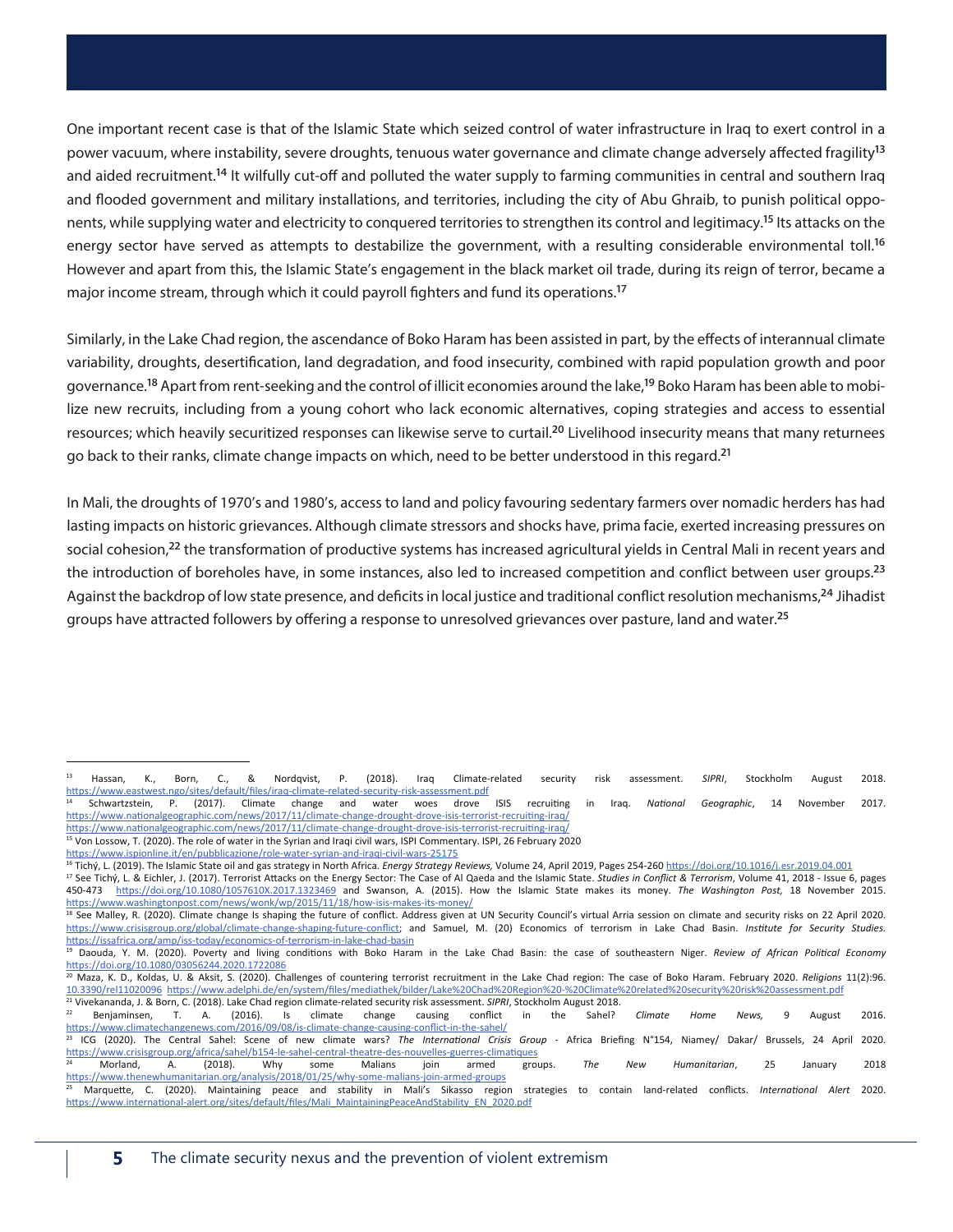Climate- and environmental-driven resource scarcity has also been an enabling force for recruitment in Somalia, by compounding grievances and marginalization. In the face of drought, internal displacement and chronic food insecurity, Al Shabaab has become an effective alternative service provider, strengthened its legitimacy by doing so and bolstered recruitment.<sup>26</sup> Its illicit activities have been sustained in part, by the illegal charcoal trade<sup>27</sup> which is subject to bans by the government, since 1969 and the UN Security Council resolution 2036 of 2012. Logging driven by charcoal production has in turn resulted in land degradation and deforestation,<sup>28</sup> increasing vulnerability and pressure on livelihoods and coping strategies, as the preferred hardwood feedstock, acacia bussei, is also depended upon by pastoralists as fodder for their livestock.29

These examples show that where governments are overwhelmed by socio-economic, demographic and political challenges worsened by climate change and are unable to perform key functions such as disaster response, or where the climate-affected context increases political exclusion and marginalization, violent extremist groups are often able to capitalise on these grievances and use them to support divisive narratives that drive recruitment. In some instances as abovementioned, violent extremist groups have been seen to be more agile and quick to manoeuvre in fast changing circumstances, including in their operational environments where climate change has contributed to increased environmental variability and unpredictability, to fill gaps in services and deliver responses not provided by state actors.

## *IV.* Integrating climate change considerations into efforts to prevent violent extremism

Climate change is a systemic risk, with impacts on natural capital which are inter-scalar and compounded in and across socio-economic systems. Anthropogenic climate change has already contributed to 1°C in global warming above pre-industrial levels, the effects of which are already felt in many countries around the world and will persist, even if the most ambitious emission reduction goals are achieved.

Without rapid and drastic cuts in emissions to reach net zero in the near future and adaptation, far graver impacts on natural and socio-economic systems will continue to manifest.<sup>30</sup> These include more extreme droughts, storms, floods, wildfires and sea level rise. These changes will affect all levels of human, national and international security, from displacement due to rising sea levels and territorial loss, to challenges to the international rules-based order over contested maritime boundaries.

Forward-looking analysis and a better understanding of the future potential effects on human insecurity under different scenarios is needed by the international community, informed by the tenets of prevention, inclusion and resilience. With a growing understanding of the concatenation of risks that are faced in climate change, conflict and fragility, there is a greater realization that tackling bio-physical and social vulnerability through climate change adaptation and social cohesion can help ensure resilience and strengthen the capacity of communities to respond.

<sup>26</sup> Eklow, K. and Krampe, F. (2019). Climate-related security risks and peacebuilding in Somalia. SIPRI policy paper 53, *SIPRI,* Solna, October 2019. https://www.sipri.org/sites/default/files/2019-10/sipripp53\_2.pdf

<sup>27</sup> Petrich, K. (2019). Cows, charcoal, and cocaine: Al-Shabaab's criminal activities in the Horn of Africa. *Studies in Conflict & Terrorism*, DOI:10.1080/1057610X.2019.1678873

<sup>28</sup> Rembold, F. et al. (2013). Mapping charcoal driven forest degradation during the main period of Al Shabaab control Somalia. *Energy for Sustainable Development*, Volume 17, Issue 5, October 2013, Pages 510-514. https://doi.org/10.1016/j.esd.2013.07.001

<sup>29</sup> Brown, O. (2018). How Somalia's charcoal trade is fuelling the Acacia's demise. *UNEP*, Nairobi, 21 March 2018 https://www.unenvironment.org/news-and-stories/story/how-somalias-charcoal-trade-fuelling-acacias-demise

<sup>30</sup> IPCC (2018). Summary for Policymakers. In: Global Warming of 1.5°C. An IPCC Special Report on the impacts of global warming of 1.5°C above pre-industrial levels and related global greenhouse gas emission pathways, in the context of strengthening the global response to the threat of climate change, sustainable development, and efforts to eradicate poverty. *IPCC*, Switzerland, 2018. https://www.ipcc.ch/site/assets/uploads/2018/10/SR15\_SPM\_version\_stand\_alone\_LR.pdf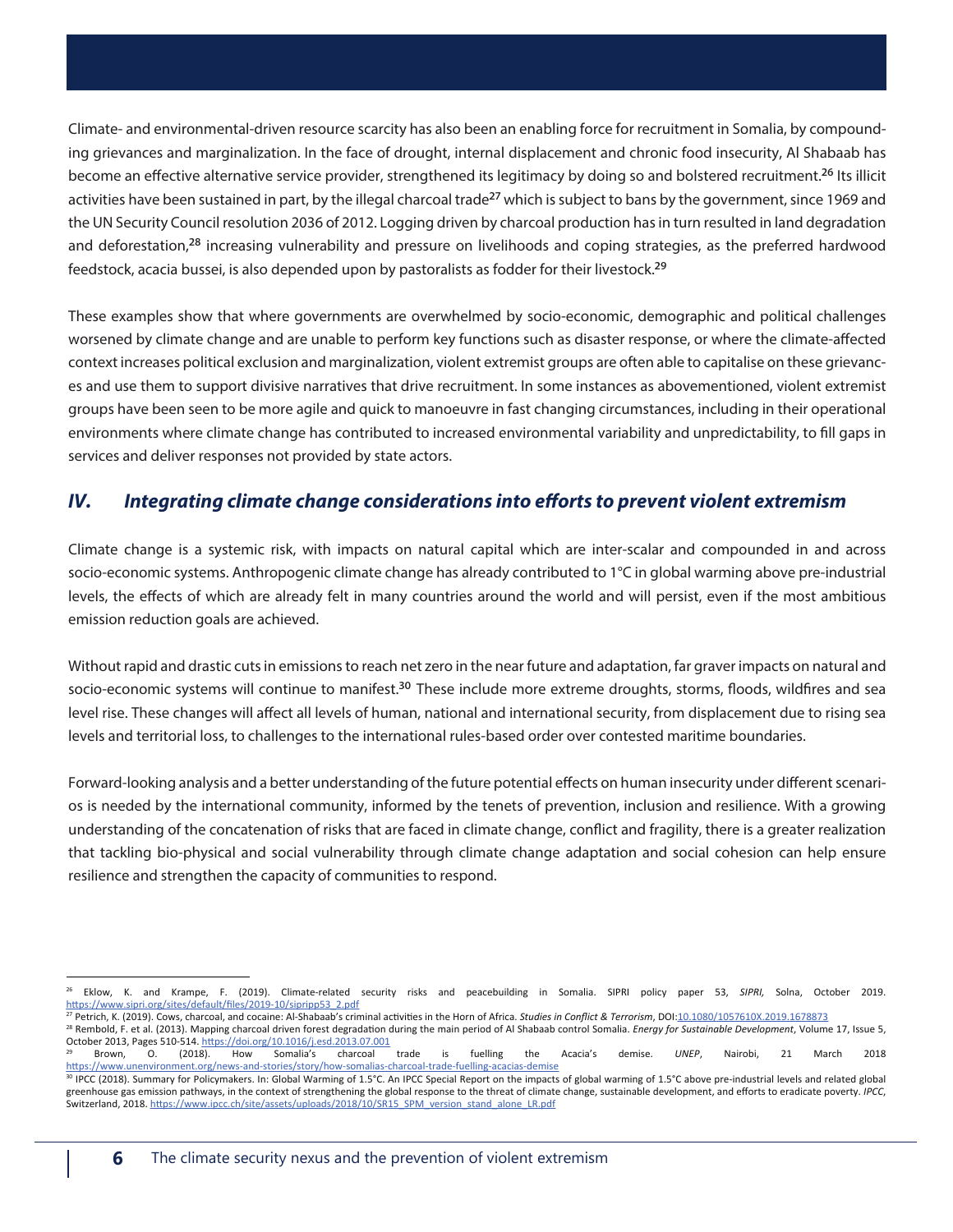#### **Box 2. Integrated assessment of climate-related security risks in Central Asia**

UNDP partnered with the Organization for Security and Co-operation in Europe (OSCE), United Nations Environment Programme (UNEP), United Nations Economic Commission for Europe (UNECE), Regional Environmental Centre for Central and Eastern Europe (REC) and the EU under the Environmental Security Initiative to conduct a climate security assessment<sup>31</sup> of the Central Asian countries of Kazakhstan, the Kyrgyz Republic, the Tajikistan, Turkmenistan and the Republic of Uzbekistan, in 2017 which examined climate and environmental insecurity in a region where shared ecosystems sustain local livelihoods, bringing to bear the importance of the interconnection between environment, climate and security. The high mountain terrains are particularly sensitive to climate change and their hydrology has been altered, with retreating glaciers, melting permafrost and disrupted precipitation affecting hydropower dependent communities but also food security in lowlands which rely on water for irrigation.

Findings include that poverty, food and water insecurity, unemployment, and unrest created conditions for potential radicalization, and that fundamentalism has become a growing regional concern. One of the critical areas linking climate change and security in Central Asia is access to natural resources, including water, especially in cross-border areas. The joint analysis, assessment report and data visualization of climate-security challenges and hotspots have been important to communicating climate change and security implications in areas of concern, as well as priorities and recommendations to policymakers, state institutions and the public. Findings have informed the design of a proposal for Central Asia, with a focus on Ferghana Valley together with the European Commission.

## *V. Climate action as part of an integrated approach to increase the opportunity cost of recruitment*

To effectively counter such dynamics, an integrated approach that reduces vulnerability, increases human security and strengthens climate-resilient livelihoods can increase the opportunity cost of fighting<sup>32</sup> for affected populations and, in certain contexts, weaken the case for joining non-state armed groups including violent extremist groups. For example, in the Sahel region concerted efforts by the UN entities with together governments, local communities, civil society and development partners are helping to strengthen local adaptation and resilience, through approaches including: dialogue, local governance, income diversification, rainwater harvesting and soil conservation.<sup>33</sup>

An important strand of such an approach is the growing case for the deployment of decentralized energy solutions, including photovoltaic systems, in conflict-affected/post-crisis contexts. Access to energy can unlock opportunities for resilient low-carbon development, enable access to basic and emergency services in communities with large inflows of migrants, significantly improve living standards, support the needs of rural populations, help keep children in school, and restart local economic development and decent livelihoods.<sup>34</sup>

<sup>31</sup> Novikov, V. and Ke, C. (2019). Climate change and security in Central Asia – regional assessment report. *OSCE*, 2019. https://www.osce.org/files/f/documents/b/7/355471.pdf 32 Besley, T., & Persson, T. (2008). Wars and state capacity. *Journal of the European Economic Association*, 6(2–3), 522–530.

<sup>33</sup> Epule, T. E. et al. (2017). Climate change adaptation in the Sahel. *Environmental Science & Policy*. 2. 121-137. 10.1016/j.envsci.2017.05.018. https://www.researchgate.net/publication/317239249\_Climate\_change\_adaptation\_in\_the\_Sahel<br><sup>34</sup> UNDP (2018). Regional policy brief: energy for 34 UNDP (2018). Regional policy brief: energy for crisis recovery. *UNDP*, Amman, 8 March 2018 https://www.undp.org/content/undp/en/home/librarypage/climate-and-disaster-resilience-/regional-policy-brief--energy-in-crisis.html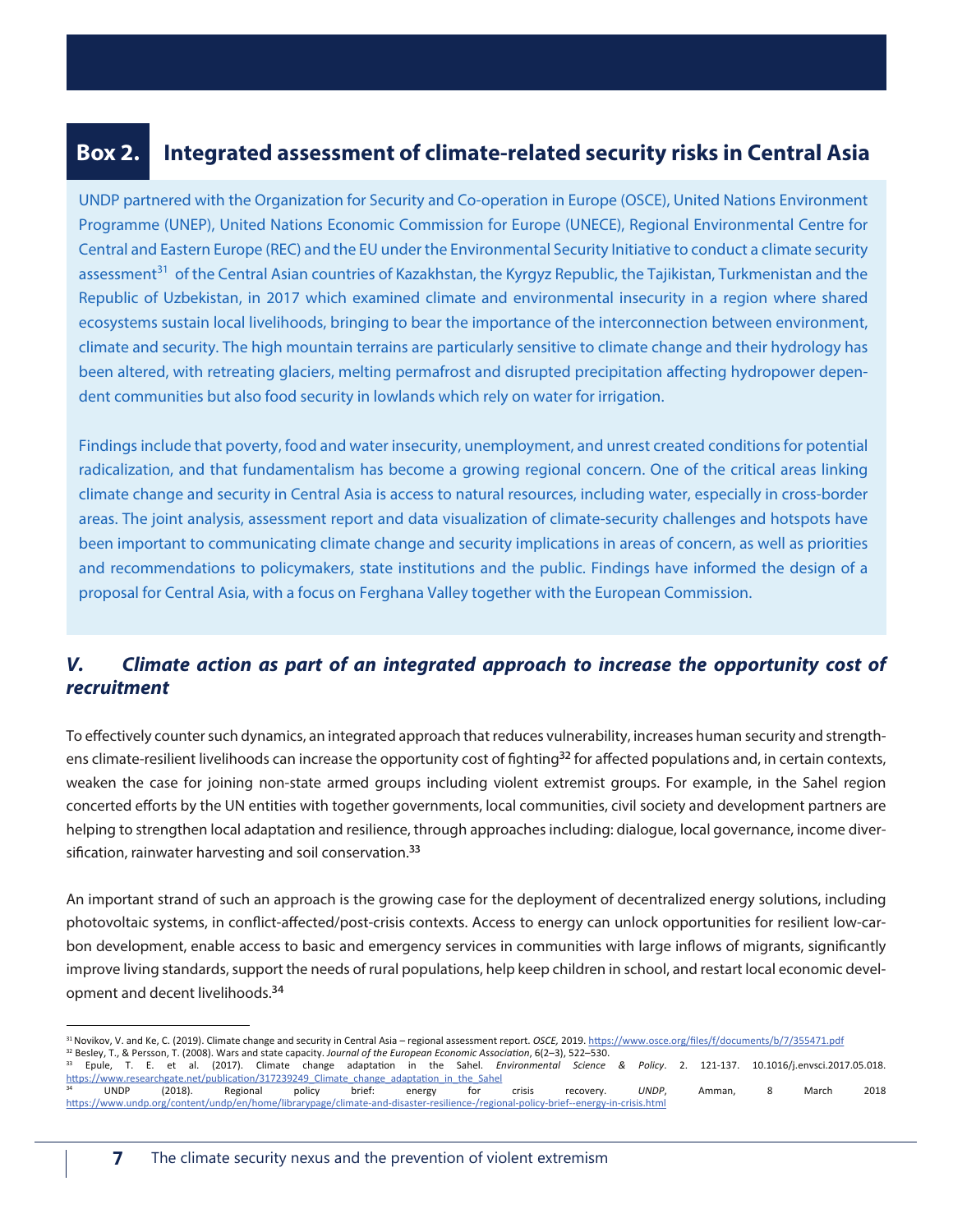#### **Box 3. Promoting climate action for human security in the Mesopotamian marshes - Iraq**

The Saddam Hussein regime systematically drained the Mesopotamian marshes in the 1990s to punish the Marsh Arabs who had rebelled against him.35 Some 200,000 people were killed and many more displaced. Massive hydrological engineering projects, willful destruction of marsh villages and fishing grounds reduced the population to an estimated low of 20,000 people. Since the fall of the regime in 2003, IDPs have continued to return - along with those escaping violence perpetrated by the IS in other parts of Iraq - to face severe environmental degradation and a near total absence of the infrastructure required to support everyday life. Climate change poses a mounting threat to fragile marshland ecosystems and the services they provide, exacerbating the above challenges.

UNDP's work under the SDG Climate Facility, together with League of Arab States, UNEP Finance Initiative, United Nations Office for Disaster Risk Reduction (UNDRR), UN Habitat and the Arab Water Council integrates a climate security lens and strengthens resilience among returnees through the deployment of innovative off-grid solar solutions to ensure water treatment and clean drinking water throughout the annual drought season, support to livelihood diversification, social cohesion and stability by promoting and expanding eco-tourism focused on domestic tourists from Baghdad. This approach seeks to preserve the natural resources upon which Marshland people's livelihoods depend, create new income opportunities with a focus on the socio-economically most vulnerable groups and decrease prevailing push factors for locals considering to join non-state armed groups in the medium to long-term.

#### **VI.** Violent extremism, women and youth in contexts affected by climate change

In climate-affected contexts, the needs of women and girls are distinct as they experience the stresses of climate change differently than boys and men as a result of greater political and economic marginalization, and less mobility and access to resources, which disproportionately affects their vulnerabilities.<sup>36</sup> UNDP Sudan (2019) observed that climate change and environmental degradation have contributed to changing transhumance patterns, social composition of communities and feminization of villages like Al Rahad, in North Kordofan.<sup>37</sup> As women take on a greater role in productive activities, the UNFCCC (2019) finds that climate change has transformed traditional gender norms and roles,<sup>38</sup> while UN Security Council resolution 2242 (2015)<sup>39</sup> recognizes that in view of the "changing global context of peace and security" including inter alia, violent extremism and climate change, considerations of women, peace and security need to be cross-cutting.40

<sup>35</sup> Von Lossow, T. (2028). More than infrastructures: water challenges in Iraq. *Clingendael*, The Hague, July 2018 https://www.clingendael.org/sites/default/files/2018-07/PB\_PSI\_water\_challenges\_Iraq.pdf

<sup>36</sup> Halle, S. et al. (2020). Gender, Climate & Security: Sustaining inclusive peace on the frontlines of climate change. *UNEP, UN Women, DPPA, UNDP*, 2020. https://www.undp.org/content/dam/undp/library/km-qap/undp-unep-dppa-unwomen-gpn-cb-bpps-Gender\_Climate\_and\_Security.pdf

<sup>37</sup> UNEP, UN Women & UNDP (2019). Promoting Gender-Responsive Approaches to Natural Resource Management for Peace in North Kordofan, Sudan. *UNEP, UN Women & UNDP*, March 2019.

https://postconflict.unep.ch/publications/Sudan\_Gender\_NRM2019.pdf

<sup>38</sup> UNFCCC (2019). Differentiated impacts of climate change on women and men; the integration of gender considerations in climate policies, plans and actions; and progress in enhancing gender balance in national climate delegations - synthesis report by the secretariat, Subsidiary Body for Implementation, Fiftieth session, Bonn, 17–27 June 2019. FCCC/SBI/2019/INF.8. https://unfccc.int/sites/default/files/resource/sbi2019\_inf8.pdf

<sup>&</sup>lt;sup>39</sup> UN Security Council (2015). Security Council Resolution S/RES/2242. 13 October 2015 https://digitallibrary.un.org/record/807245?ln=en

<sup>&</sup>lt;sup>40</sup> Smith, E. S. (2020). Climate Change in Women, Peace and Security National Action Plans, SIPRI Insights on Peace and Security No. 2020/7 June 2020 https://www.sipri.org/sites/default/files/2020-06/sipriinsight2007.pdf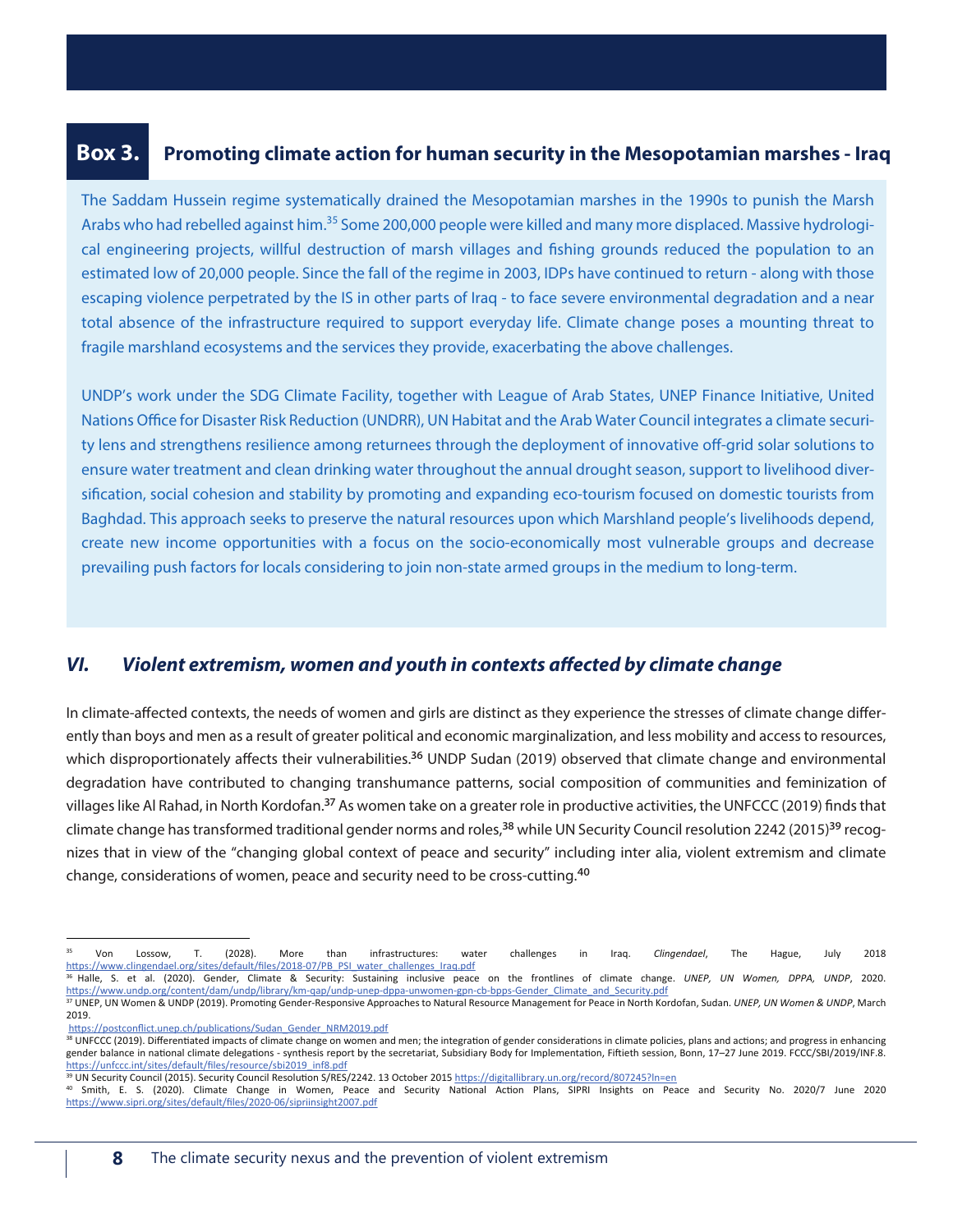Many violent extremist groups have successfully co-opted the message around women's empowerment in their recruitment campaigns, promising better socioeconomic conditions to attract women and girls.<sup>41</sup> Given the role that natural resources plays in disarmament, demobilization and reintegration (DDR) as recognized by the Secretary General's 2011 report  $(A/65/741)^{42}$ , the return, integration and rehabilitation of women requires responses which are not only gender sensitive but also consider climate-related security risks. Violent extremist groups may exploit young people's desire for change to advance their agenda. When integrating climate considerations into PVE, special attention should be given to the livelihood opportunities and inclusion needs of large youth cohorts, while avoiding stigmatising young people as drivers of violence or instability.

#### *VII. Strengthening regional approaches and strategies to address climate-related security risks*

There is a growing understanding of climate-related security risks by many regional entities reflecting their regional security context.<sup>43</sup> In the 'Regional Strategy for the Stabilization, Recovery & Resilience of the Boko Haram-affected Areas of the Lake Chad Basin,'44 the Lake Chad Basin Commission and the African Union Commission (2018) observe that confronted with climate change, desertification and the loss of traditional livelihoods, the local population may "explore alternative livelihoods, including violent extremism". The importance of 'climate proofing' - ensuring initiatives are designed to be sustainable in a climate-affected future is stressed, as are climate-fragility assessments. The UN Security Council has likewise recognized the impact of "climate change and ecological changes among other factors on stability" in the Lake Chad Basin region in its resolution 2349 (2017) and called for integrated risk assessments, and management and response strategies, with similar mandates and resolutions approved, inter alia, for Darfur, Mali and Somalia.

Given that the risks related to climate change, and that violent extremist activity gives rise to "spill-over" effects<sup>45</sup> which extend beyond national boundaries, engaging regional actors and informing regional approaches is important to addressing the confluence of risks related to climate, conflict and violent extremism. In terms of supporting regional approaches, UNDP's work under the Climate Security Mechanism<sup>46</sup> together with the Department of Political and Peacebuilding Affairs (DPPA) and UNEP, also strengthens the capacities of regional entities, including United Nations Office for West Africa and the Sahel (UNOWAS) and the Liptako Gourma Authority (AGL) to mainstream climate security.

<sup>&</sup>lt;sup>41</sup> Anderlini, S. N. & Holmes, M. (2019). Invisible Women: Gendered Dimensions of Return, Reintegration and Rehabilitation, UNDP & the International Civil Society Action Network, January 2019 https://www.undp.org/content/undp/en/home/librarypage/womens-empowerment/invisible-women.html

<sup>42</sup> Disarmament, demobilization and reintegration - Report of the Secretary-General. A/65/741 21 March 2011

<sup>43</sup> Krampe, F., Mobjörk, M. Responding to Climate-Related Security Risks: Reviewing Regional Organizations in Asia and Africa. *Curr Clim Change Rep* **4,** 330–337 (2018). https://doi.org/10.1007/s40641-018-0118-x

<sup>44</sup> Lake Chad Basin Commission & African Union Commission (2018). Regional strategy for the stabilization, recovery & resilience of the Boko Haram-affected areas of the Lake Chad basin. http://www.peaceau.org/uploads/regional-stabilisation-recovery-and-resilience-strategy-rss-.pdf

<sup>45</sup> UNDP (2019). Risk Management for Preventing Violent Extremism (PVE) Programmes, Guidance Note for Practitioners. *UNDP Oslo Governance Centre*, Oslo, 2019 https://www.shareweb.ch/site/Conflict-and-Human-Rights/Documents/Risk%20Management%20for%20PVE%20-%20UNDP%20Guidance.pdf Also see: UNDP & International Alert (2018). Improving the impact of preventing violent extremism programming - A toolkit for design, monitoring and evaluation. *UNDP Oslo Governance Centre*, Oslo, 2018

<sup>46</sup> See UNDP: Supporting climate security https://www.undp.org/content/undp/en/home/2030-agenda-for-sustainable-development/peace/conflict-prevention/climate-security.html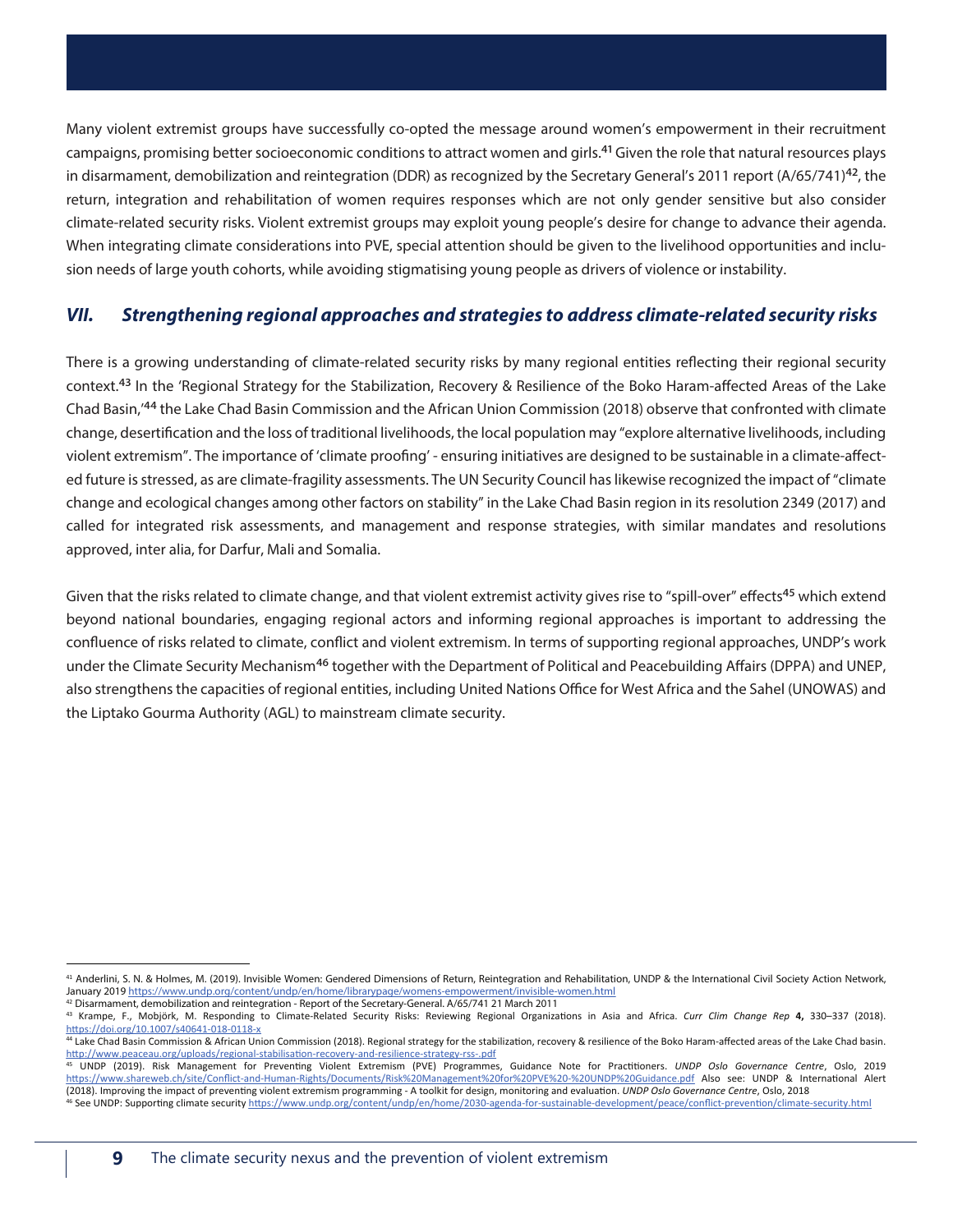# **Conclusion**

Although the literature does not substantiate a direct causal relationship between climate and conflict, climate security analysis and assessments may provide new and important insights which can inform efforts to prevent violent extremism. Addressing crosscutting climate-related security risks for natural resource management, migration and forced displacement, elite capture, illicit economies, governance challenges and/or reinforcing grievances and structural inequalities, etc. as they relate to PVE efforts may provide entry points for action. A nuanced and contextualized understanding of climate change is needed to avoid environmental determinism,<sup>47</sup> reductionism<sup>48</sup> and the instrumentalizing of climate change to justify disproportional responses. In policy and programming, consideration is needed of potential "backdraft" effects<sup>49</sup> on extant grievances and conflict sensitivity.<sup>50</sup> Although, climate change may contribute to an enabling environment for violent extremist groups to grow their influence; the root causes of violent extremism, manifested through hate speech, supremacist rhetoric, social and political marginalization, and a host of other factors require other targeted measures to address them. Integrated approaches to climate security and PVE can speak to "no regrets" or "win-win" solutions and the development, human security and prevention efforts we need to pursue today to help avoid the harder security challenges of tomorrow. Further research is needed to strengthen the evidence base and explore such good practices.

<sup>47</sup> Cane, M., Miguel, E., Burke, M. et al. (2014). Temperature and violence. *Nature Climate Change* 4, 234–235 (2014). https://doi.org/10.1038/nclimate2171

<sup>48</sup> Rigg, J., Mason, L.R. (2018). Five dimensions of climate science reductionism. *Nature Climate Change* 8, 1030–1032 (2018). https://doi.org/10.1038/s41558-018-0352-1 <sup>49</sup> Dabelko, G. D. et al. (2013). Backdraft: The conflict potential of climate change adaptation and mitigation (Environmental Change & Security Program report vol. 14, issue 2). Washington DC: Woodrow Wilson international Center for Scholars https://www.wilsoncenter.org/sites/default/files/media/documents/publication/ECSP\_REPORT\_14\_2\_BACKDRAFT.pdf<br><sup>50</sup> UN Sustainable Development Group. Conflict Sensitivity,